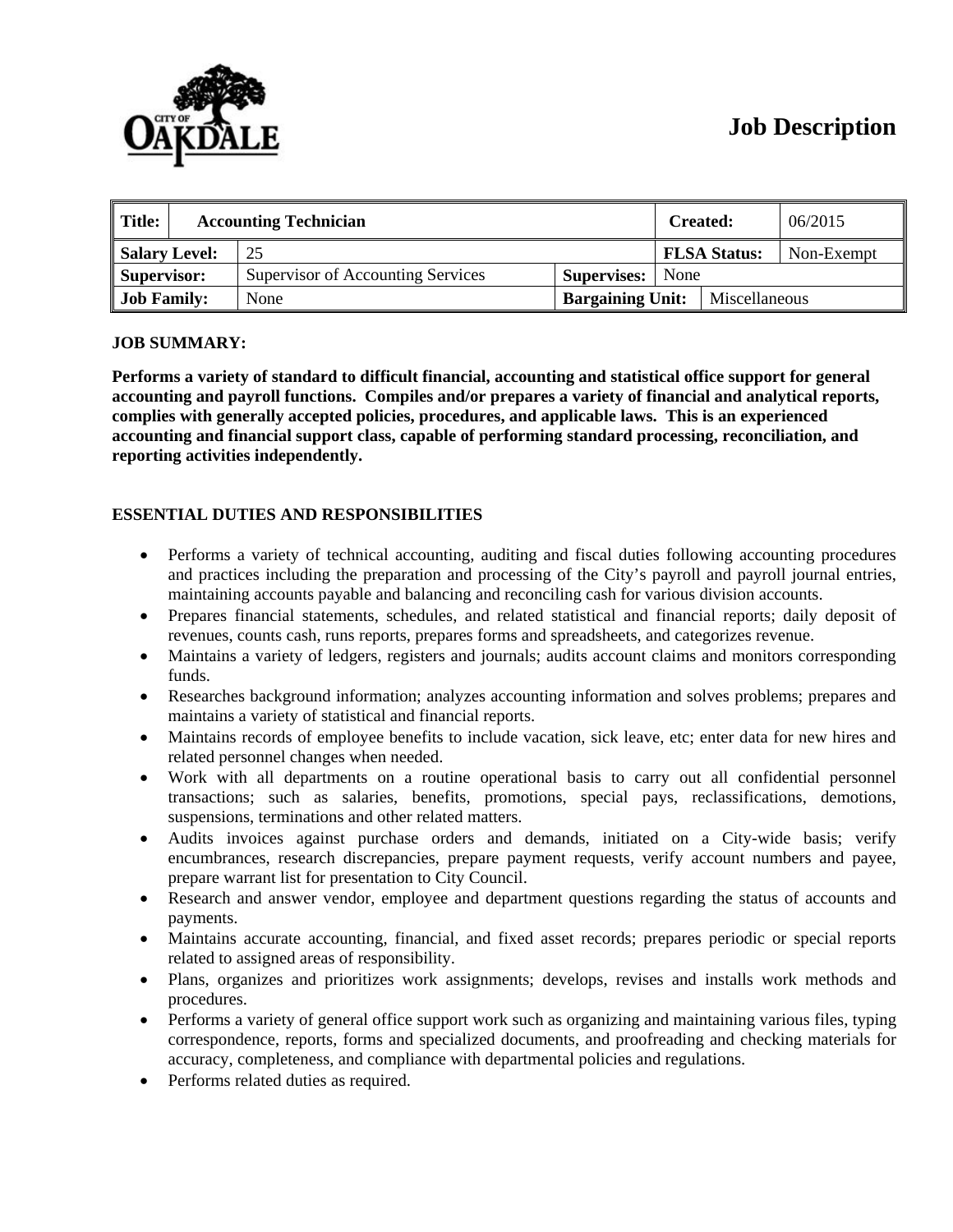# **QUALIFICATIONS**

To perform this job successfully, an individual must be able to perform each essential duty satisfactorily. The requirements listed below are representative of the knowledge, skill, and/or ability required. Reasonable accommodations may be made to enable individuals with disabilities to perform the essential functions.

## **Ability to:**

- Perform a variety of technical, administrative, and complex clerical accounting work to maintain detailed and accurate City payroll records.
- Organize, prioritize and coordinate work activities in a confidential manner.
- Read, interpret and apply rules, policies and procedures.
- Modify and implement automated record applications.
- Create and maintain a variety of financial records and files.
- Accurately tabulate, record and balance assigned transactions.
- Operate 10 key and personal calculator at a speed necessary for successful job performance.
- Communicate clearly and concisely both orally and in writing.
- Establish and maintain cooperative working relationships with those contacted in the course of work.
- Maintain confidentiality of information.
- Work independently with limited direction to meet schedules and timelines,
- Operate personal computer including numeric keypad and adding machine with acceptable speed and accuracy.

## **Knowledge of:**

- Principles and practices of fiscal record keeping and reporting.
- Principles and techniques of governmental accounting and auditing.
- Payroll-related laws and regulations.
- Preparation and processing of payroll information.
- Standard accounting terminology and methods for preparing, processing, auditing and reconciling difficult fiscal documents.
- Advanced principles of arithmetic (percentages, fractions, and decimals).
- Modern office practices and procedures including computer operations and applications including Windows, Word, and Excel.
- Basic grammar skills to compose business correspondence and report writing.

## **Education and/or Experience:**

Any combination of experience and training that would likely provide the required knowledge and abilities is qualifying. A typical way to obtain the knowledge and abilities is: An Associate degree (A.A.) or equivalent from an accredited college or university with major course work in accounting or related field. Three years of increasingly responsible experience in accounting or bookkeeping, preferably in a government agency.

## **Language Skills:**

Ability to read and interpret documents such as safety rules, operating and maintenance instructions, and procedure manuals. Ability to write routine reports and correspondence. Ability to speak effectively before groups.